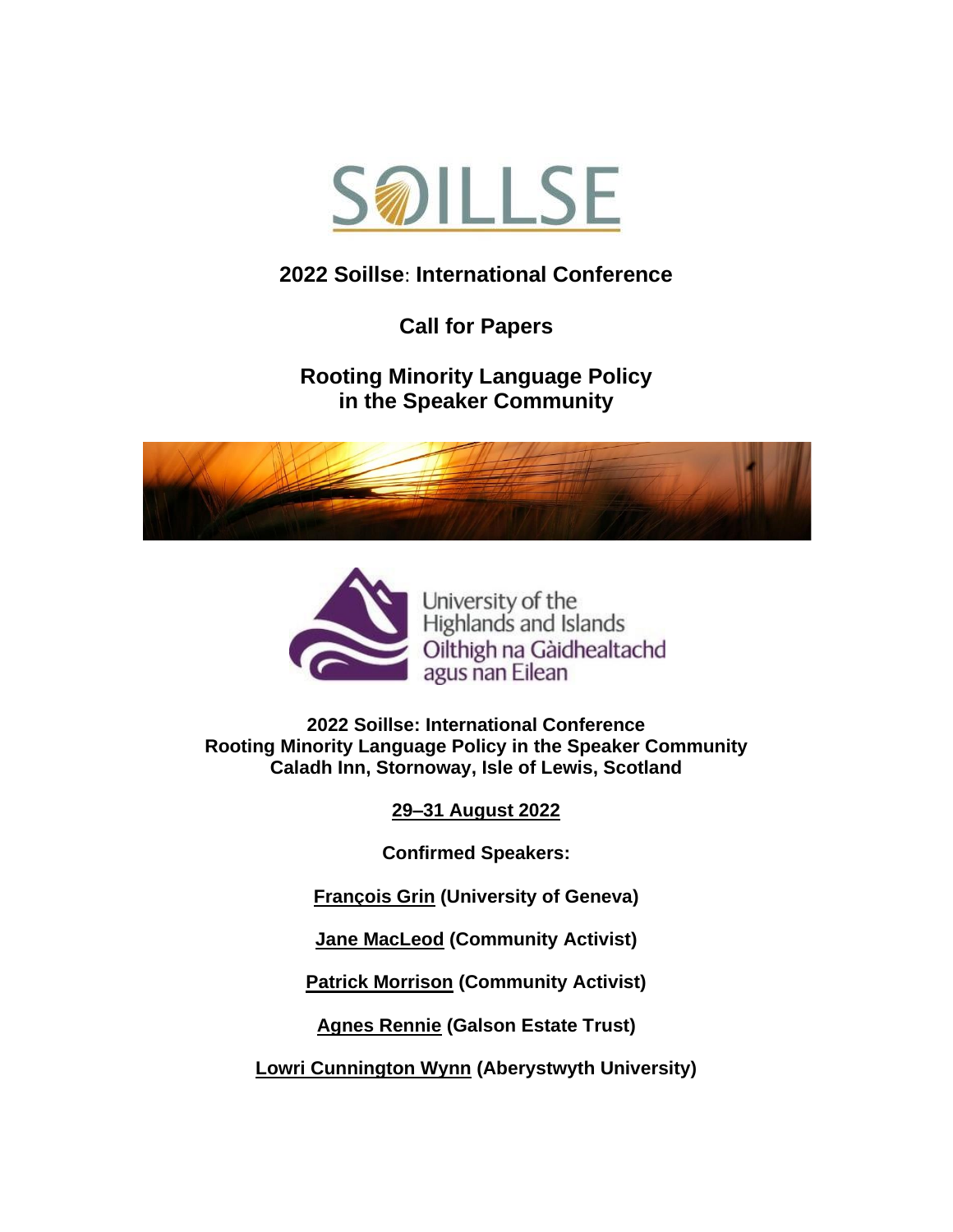#### **Theme**

The aim of this conference is to examine the societal challenges or critical socio-cultural condition faced by many endangered vernacular minority language groups. The conference will focus particularly on policies and initiatives aimed at reframing language policy and planning approaches through the enhancement of community engagement and the empowerment of speaker groups in their own contexts. Placing the existing community of speakers at the heart of language policy initiatives within the context of socio-economic revival will be key for developing credible language policy. The University of the Highlands and Islands is organising this conference in Stornoway, in the Western Isles, to facilitate the participation of community members and activists in our discussions, and to encourage the exchange of a diverse range of viewpoints.

## **Challenge**

We wish to provide an opportunity for participants to address various aspects of the widespread cognitive dissonance or mismatch between being on the receiving end of antagonistic, irrelevant or largely aspirational policies for language diversity, on the one hand, and living with the reality of social fragility or demise experienced by many minority-speaker groups on the other.

#### **Platform**

The conference will provide a platform for those seeking to propose language policy and planning initiatives which go beyond the symbolic provisions and limitations of the institutional or status-building focus. We wish to encourage participants from a variety of minority language groups, including researchers, policy makers, practitioners, activists and community members, to share their experiences of the minority language condition and to propose more productive mechanisms for developing socio-economic agency among threatened language minorities.

## **Sociolinguistic Context**

The conference seeks to encourage and to build upon current debates and to shape future policies surrounding issues focussed upon by Soillse's Islands Gaelic Research Project landmark 2020 publication: *The Gaelic Crisis in the Vernacular Community: A comprehensive sociolinguistic survey of Scottish Gaelic*. By providing an open platform the conference seeks to offer an opportunity for various representatives of island communities to participate in and to compare their situation with other minority language groups currently undergoing critical degrees of language shift and to examine how current language revitalisation policies interact with other threatened minority language communities.